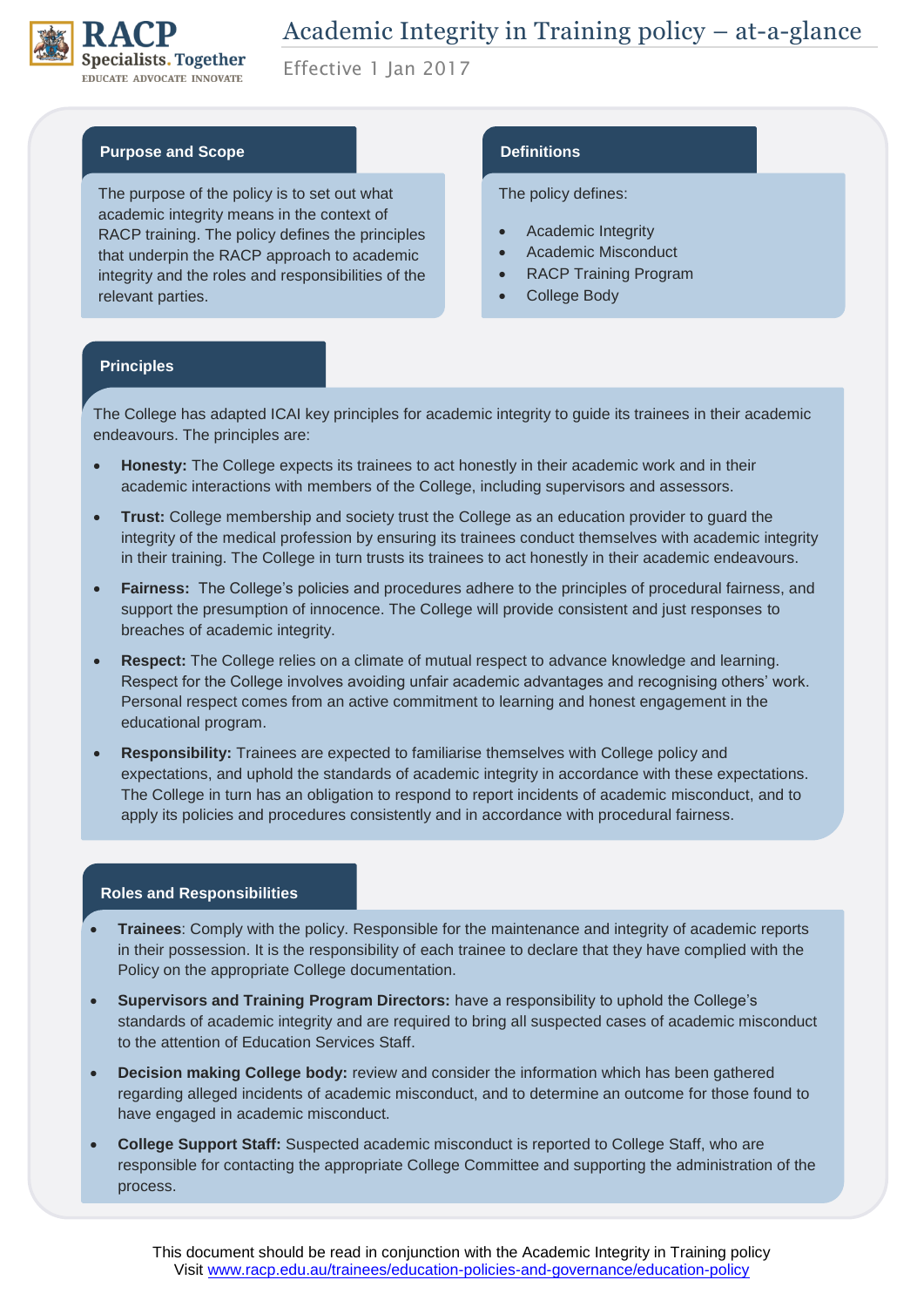

# **Academic Integrity in Training**

| <b>Policy Name</b>    | Academic Integrity in Training     |  |  |
|-----------------------|------------------------------------|--|--|
| <b>Department</b>     | <b>Education Services</b>          |  |  |
| <b>Approved By</b>    | <b>College Education Committee</b> |  |  |
| <b>Approval Date</b>  | February 2016                      |  |  |
| <b>Effective Date</b> | January 2017                       |  |  |
| <b>Review Date</b>    | 2020                               |  |  |
| <b>Policy Status:</b> | Version 2                          |  |  |

### **1. Purpose and Scope**

The purpose of this policy is to set out what academic integrity means in the context of RACP training. The policy defines the principles that underpin the RACP approach to academic integrity and the roles and responsibilities of the relevant parties.

This policy applies to RACP Division, Faculty and Chapter trainees and candidates participating in RACP selection and assessment processes.

## **2. Definitions**

## **2.1. Academic Integrity**

Adherence to the values of honesty, trust, fairness, respect, and responsibility during the course of all training program activities.<sup>1</sup>

#### **2.2. Academic Misconduct**

Academic misconduct is a breach of academic integrity. This includes, but is not limited to, obtaining unfair advantage, distribution of restricted material, collaboration in an individual assignment, falsification, plagiarism and misrepresentation.

## **2.3. RACP Training Program**

Refers to any of the education programs of the RACP's Divisions, Faculties and Chapters. Academic integrity is required and expected in all training program activities, including but not limited to applications to training programs, examinations, learning experiences, assessment tasks and processes, admission to membership of the College, and reporting or recording of any information to the College.

## **2.4. College Body**

 1 International Centre for Academic Integrity, www.academicintegrity.org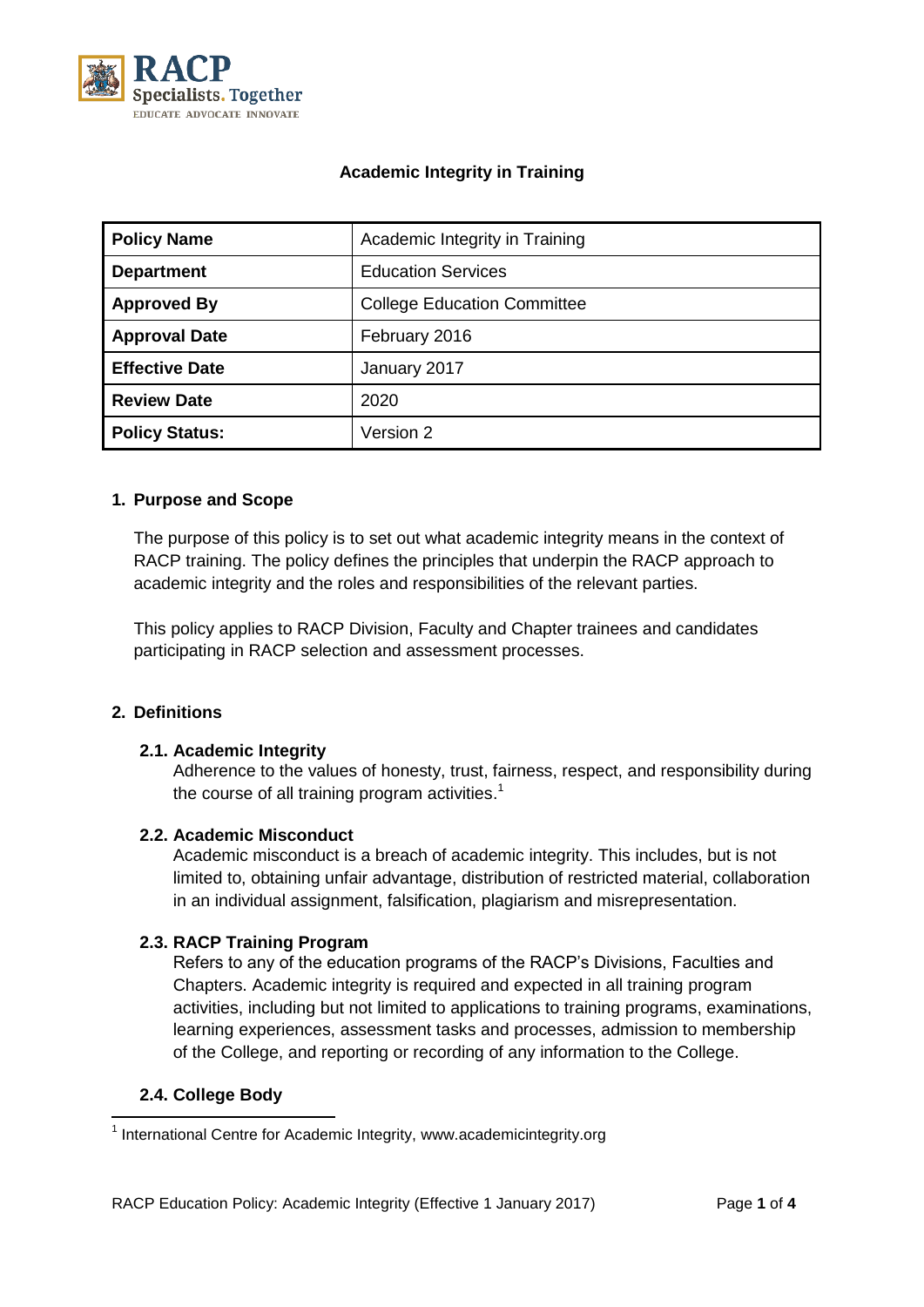

As defined in the College By Law: Governance of College Bodies, in cases of alleged academic misconduct this would ordinarily be the relevant committee overseeing trainee progression and/or assessment.

## **3. Principles of Academic Integrity**

The International Centre for Academic Integrity has determined key principles of academic integrity. The College has adapted these principles to guide its trainees in their academic endeavours (education and research activities) and to help cultivate a culture of integrity.

## **3.1. Honesty**

The College is committed to scholarly enterprise and advancing knowledge through honesty in learning, teaching and research. The College expects its trainees to act honestly in their academic work, including assessments and research, and in their academic interactions with members of the College, including supervisors and assessors.

## **3.2. Trust**

The College recognises the importance of cultivating an academic community based on mutual trust. The College relies upon a climate of trust to engender collaboration, to share ideas freely, and to ensure that members of the College and those outside the College community can trust in the value and meaning of the College's training, research, and the qualifications it issues. College membership and society trust the College as an education provider to guard the integrity of the medical profession by ensuring its trainees conduct themselves with academic integrity in their training. The College in turn trusts its trainees to act honestly in their academic endeavours.

## **3.3. Fairness**

The College provides clear and transparent standards, procedures, and assessment mechanisms to promote equality of opportunity and support fairness in the treatment and interaction between its members. The College's policies and procedures adhere to the principles of procedural fairness, and support the presumption of innocence. The College will provide consistent and just responses to breaches of academic integrity.

## **3.4. Respect**

To be respected as an education institution, the College must uphold high standards of ethical conduct in learning, teaching and research. The College relies on a climate of mutual respect to advance knowledge and learning. Respect for the College involves avoiding unfair academic advantages and recognising others' work. Personal respect comes from an active commitment to learning and honest engagement in the educational program.

## **3.5. Responsibility**

Trainees of the College accept the responsibility to individually and collectively uphold the principles of academic integrity. Trainees are expected to familiarise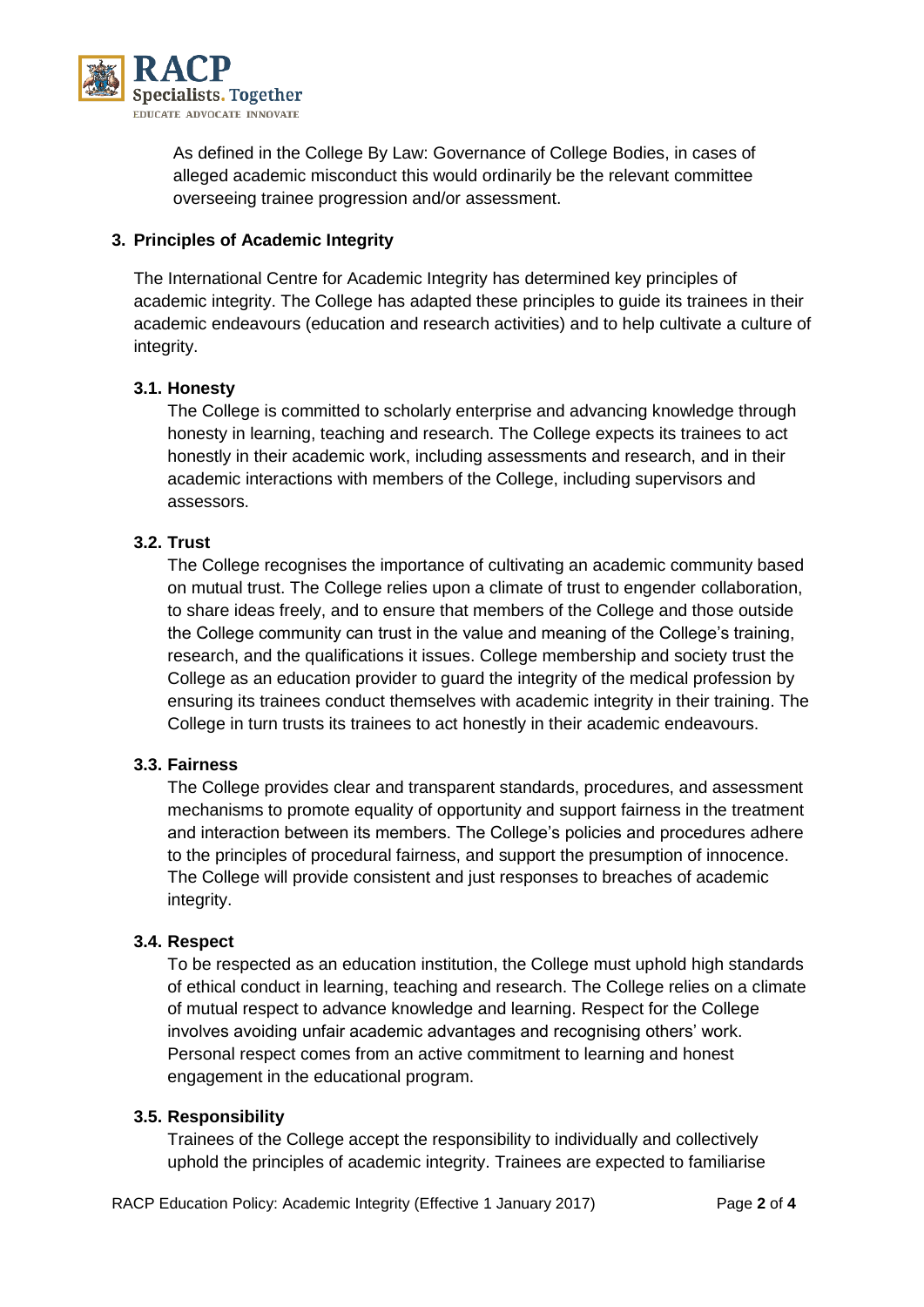

themselves with College policy and expectations, and uphold the standards of academic integrity in accordance with these expectations. This includes supporting practices that promote academic integrity, preventing academic misconduct where possible, and reporting discovered incidents of academic misconduct to the College. The College in turn has an obligation to respond to reported incidents of academic misconduct, and to apply its policies and procedures consistently and in accordance with procedural fairness.

## **4. Roles and Responsibilities**

### **4.1. Trainees**

Trainees are expected to comply with the principles of this policy. Trainees are responsible for the maintenance and integrity of academic reports in their possession. It is the responsibility of each trainee to declare that they have complied with the Policy on the appropriate College documentation.

## **4.2. Supervisors and Training Program Directors**

Supervisors and Training Program Directors have a responsibility to uphold the College's standards of academic integrity and are required to bring all suspected cases of academic misconduct to the attention of Education Services/College staff.

## **4.3. Decision making College Body**

The role of the decision making College Body is to review and consider the information which has been gathered regarding alleged incidents of academic misconduct, and to determine an outcome for those found to have engaged in academic misconduct.

## **4.4. College Support Staff**

Suspected academic misconduct is reported to College Staff, who are responsible for contacting the appropriate College Committee and supporting the administration of the process.

## **5. Monitoring and Evaluation**

This policy will be monitored and evaluated by Trainee Education Programs / Education Policy Unit of the Royal Australasian College of Physicians.

## **6. Related Policies and Other Documents**

- **a)** Reconsideration, Review and Appeals Process By-Law
- **b)** Progression through Training Policy
- **c)** Trainee in Difficulty Support Policy